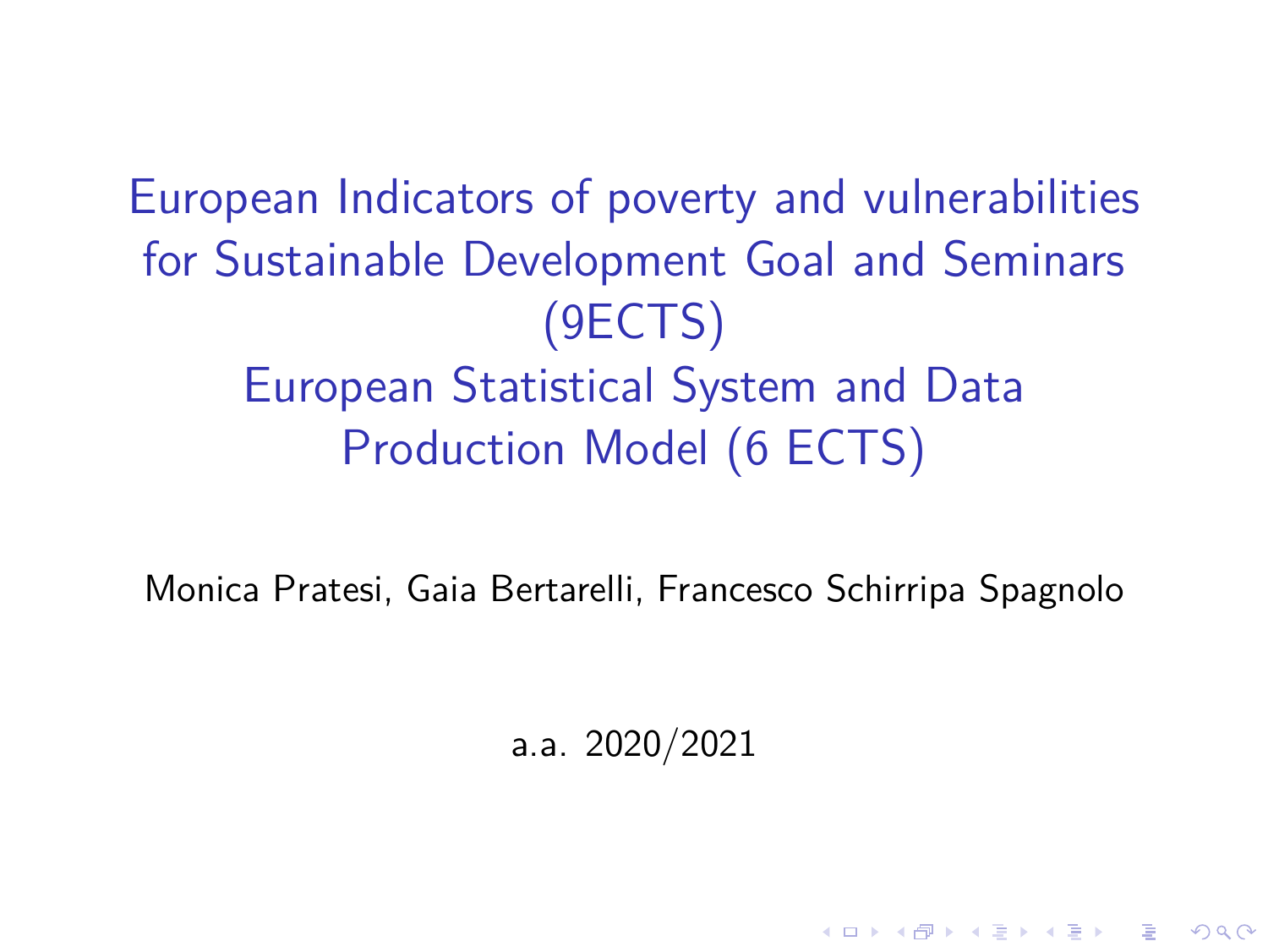#### **Contacts**

- I Prof. **Monica Pratesi**: monica.pratesi@unipi.it
- I Dr. Gaia Bertarelli: gaia.bertarelli@ec.unipi.it
- **Dr.** Francesco Schirripa Spagnolo: francesco.schirripa@ec.unipi.it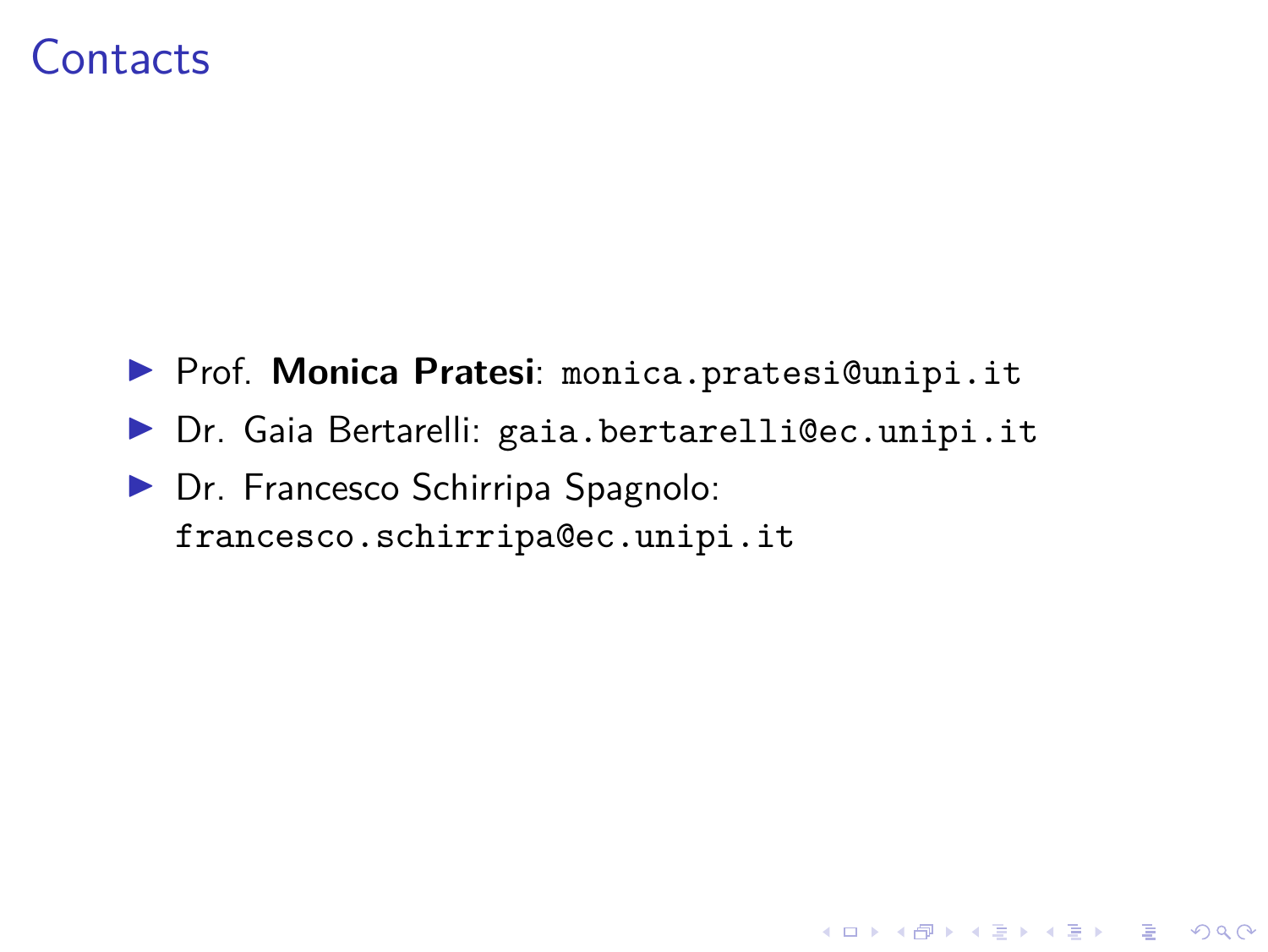# Online Resources/channels

Information and course materials at:

- I **JMC website**: http://sampieuchair.ec.unipi.it/
- **Courses webpage:** http://sampieuchair.ec.unipi.it/materials-3/
- **Feams page** (live streaming): https://teams.microsoft.com/l/channel/19% 3adf21ca73ee824a21a7b9fe564395e541%40thread. tacv2/Generale?groupId= 1cdd65e9-98a8-4be5-8d55-60e81a22abf0&tenantId= c7456b31-a220-47f5-be52-473828670aa1
- **Moodle page:**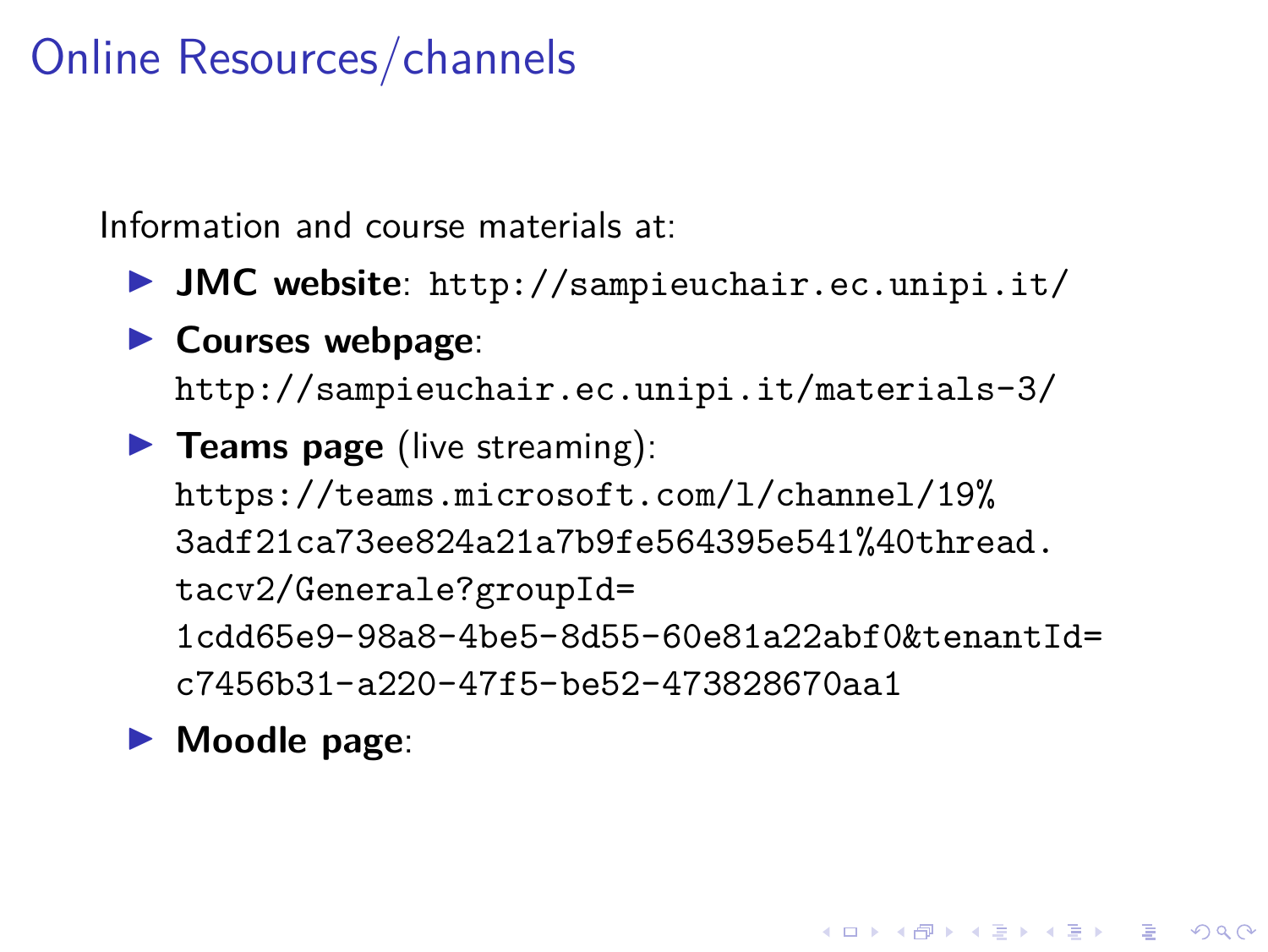# Rooms and timetable

- **Monday**, 10.30-12.00, Room B DEM
- **Tuesday**, 12.15-13.45, Room B DEM
- I **Friday**, 12.25-13.45, Room Magna DEM
- ▶ MSE Economics calendar: https://bit.ly/3kwYT8C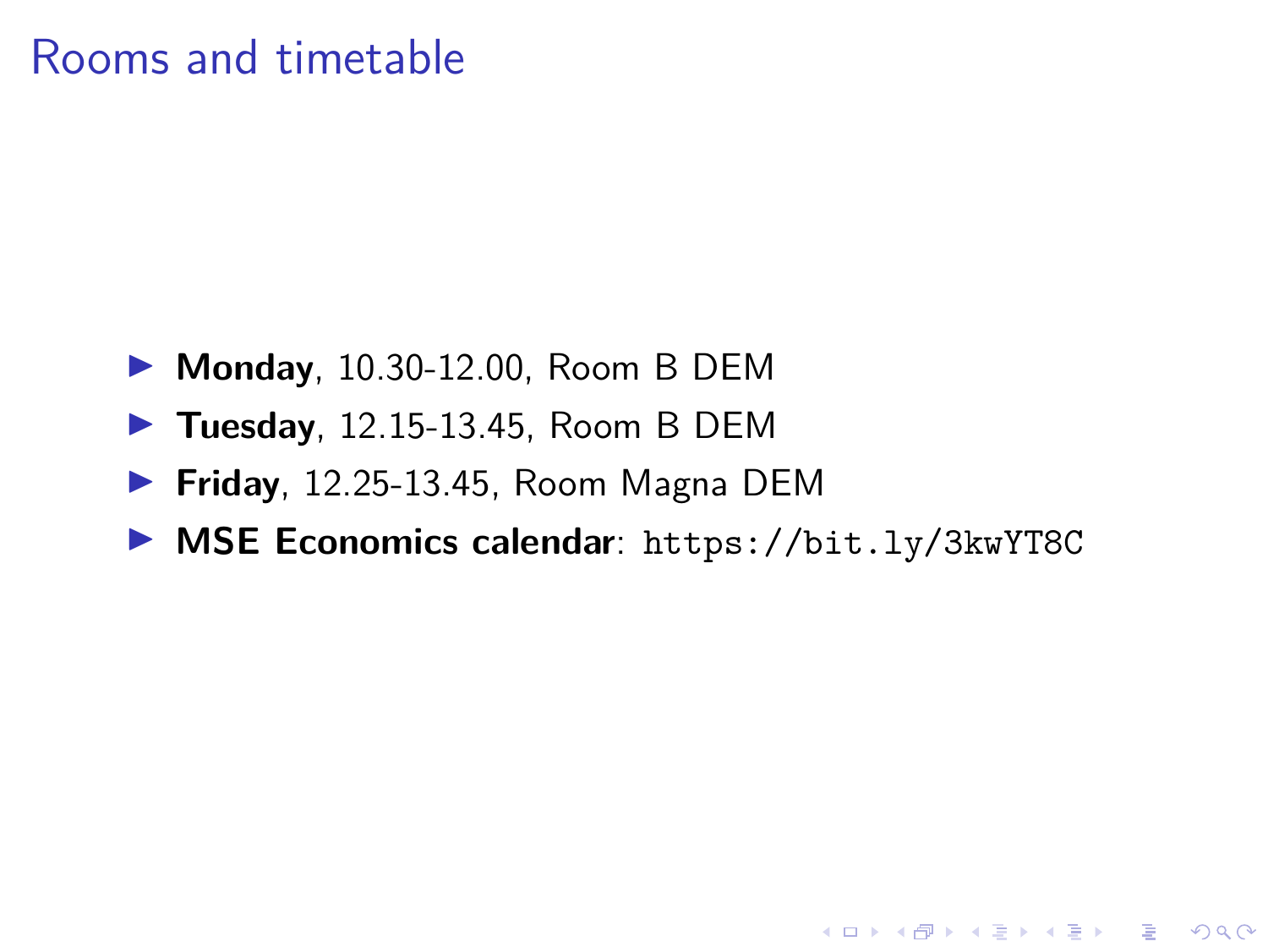# Seminars and intensive lectures

- I Maria Pia Sorvillo: *Multidimensional Indicators for Sustainable Development Goals in Italy and Europe*
- I Marina Gandolfo: *The implementation of the Agenda 2030 in Europe*
- I Jan van den Brakel: *Big data in Official Statistics in Europe*
- I Mariola Chrzanowska: *Surveying the poor and hard to reach populations in Europe*
- I Nina Drejerska: *Tools for evaluating local policies in Europe*